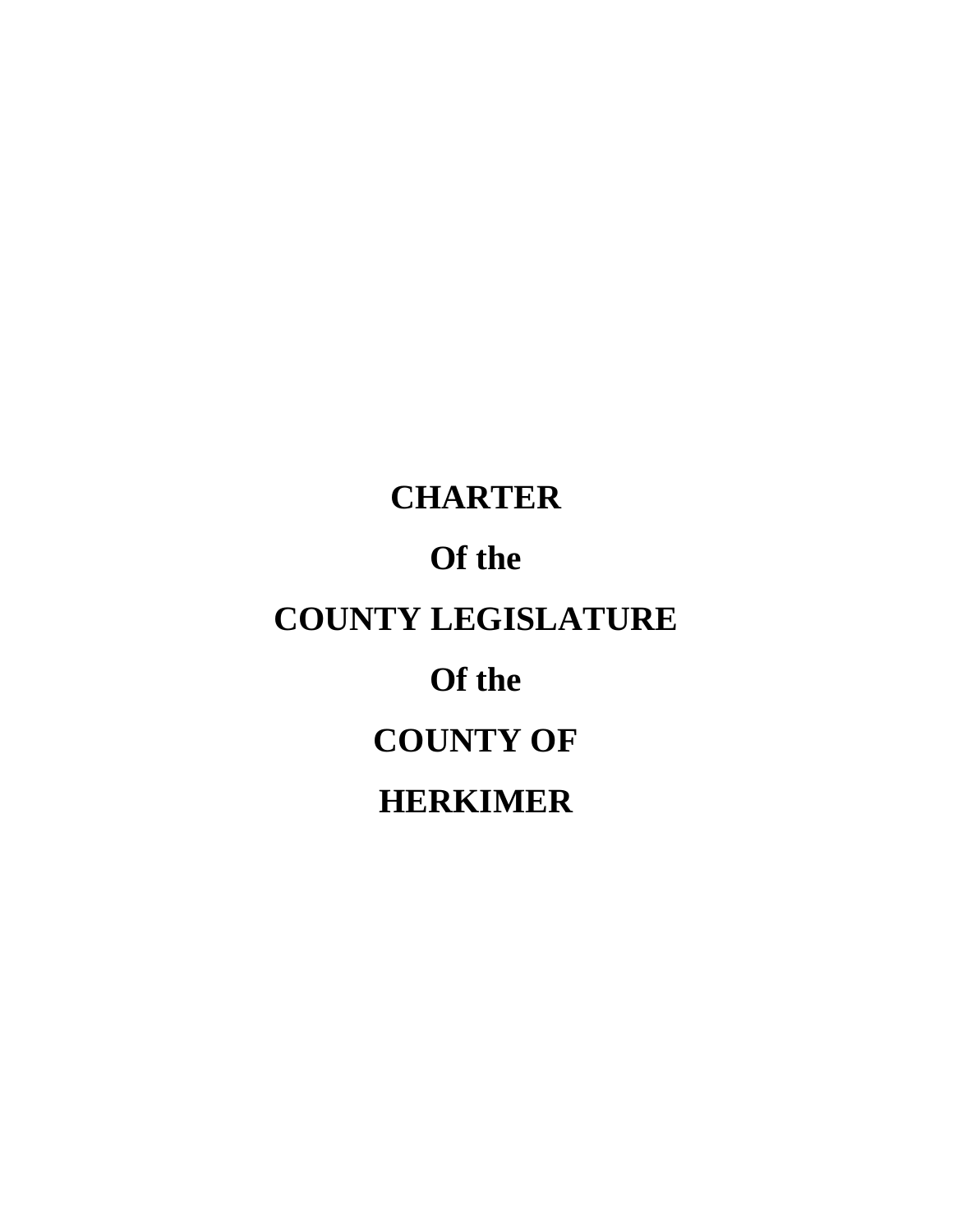### LOCAL LAW NO. 1

OF

1966

Adopted August 17, 1966

## A LOCAL LAW IN RELATION TO THE ADOPTION OF A COUNTY CHARTER FOR THE COUNTY OF HERKIMER, STATE OF NEW YORK, IN ACCORDANCE WITH THE PROVISIONS OF ARTICLE 4 OF THE MUNICIPAL HOME RULE LAW, OTHERWISE REFERRED TO AS THE COUNTY CHARTER LAW OF THE STATE OF NEW YORK.

BE IT ENACTED by the Board of Supervisors of the County of Herkimer as follows: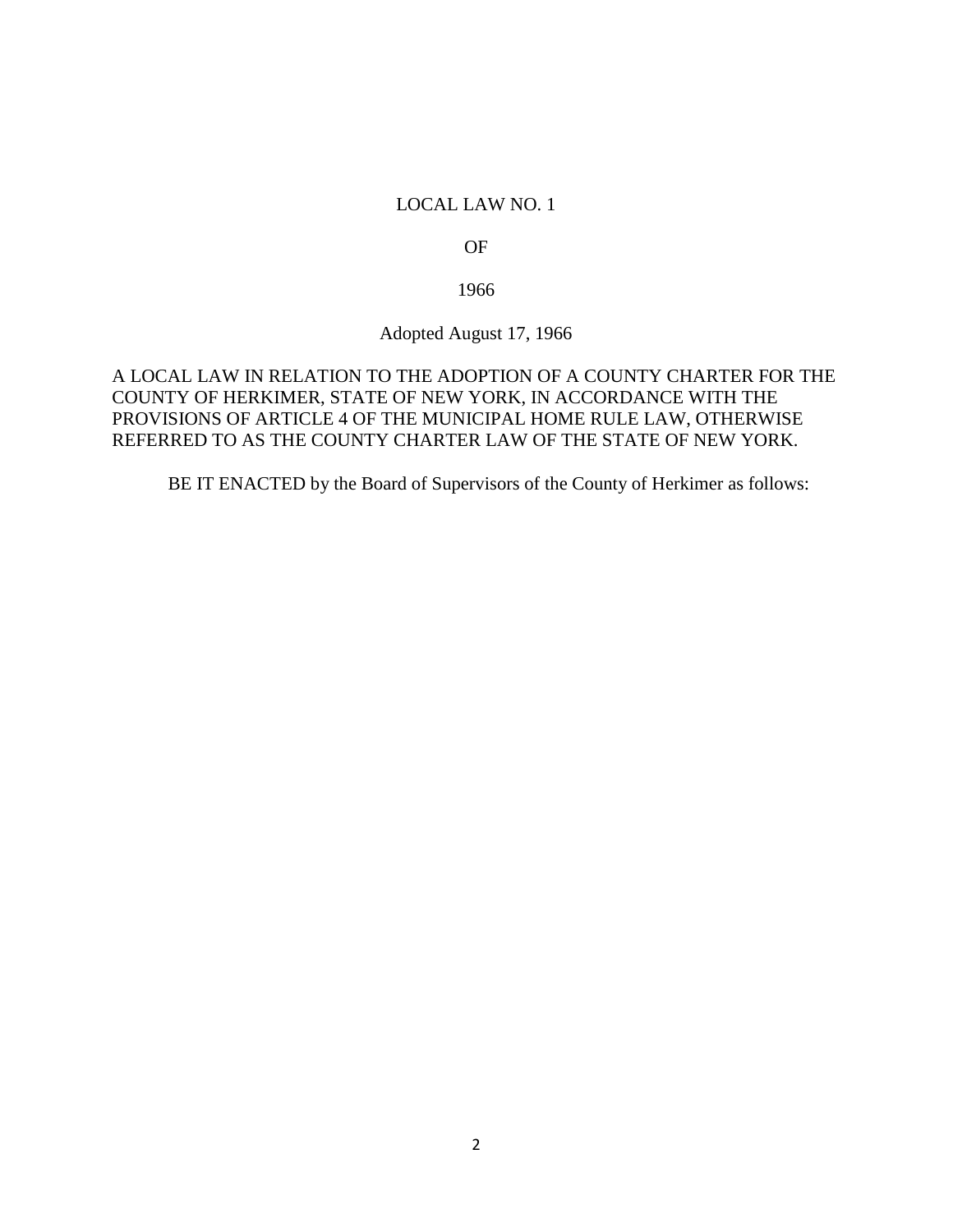# SECTION 1

# HERKIMER COUNTY CHARTER

# TABLE OF CONTENTS

ARTICLE I HERKIMER COUNTY AND ITS CHARTER

ARTICLE II LEGISLATIVE BRANCH

ARTICLE III APPLICATION OF CHARTER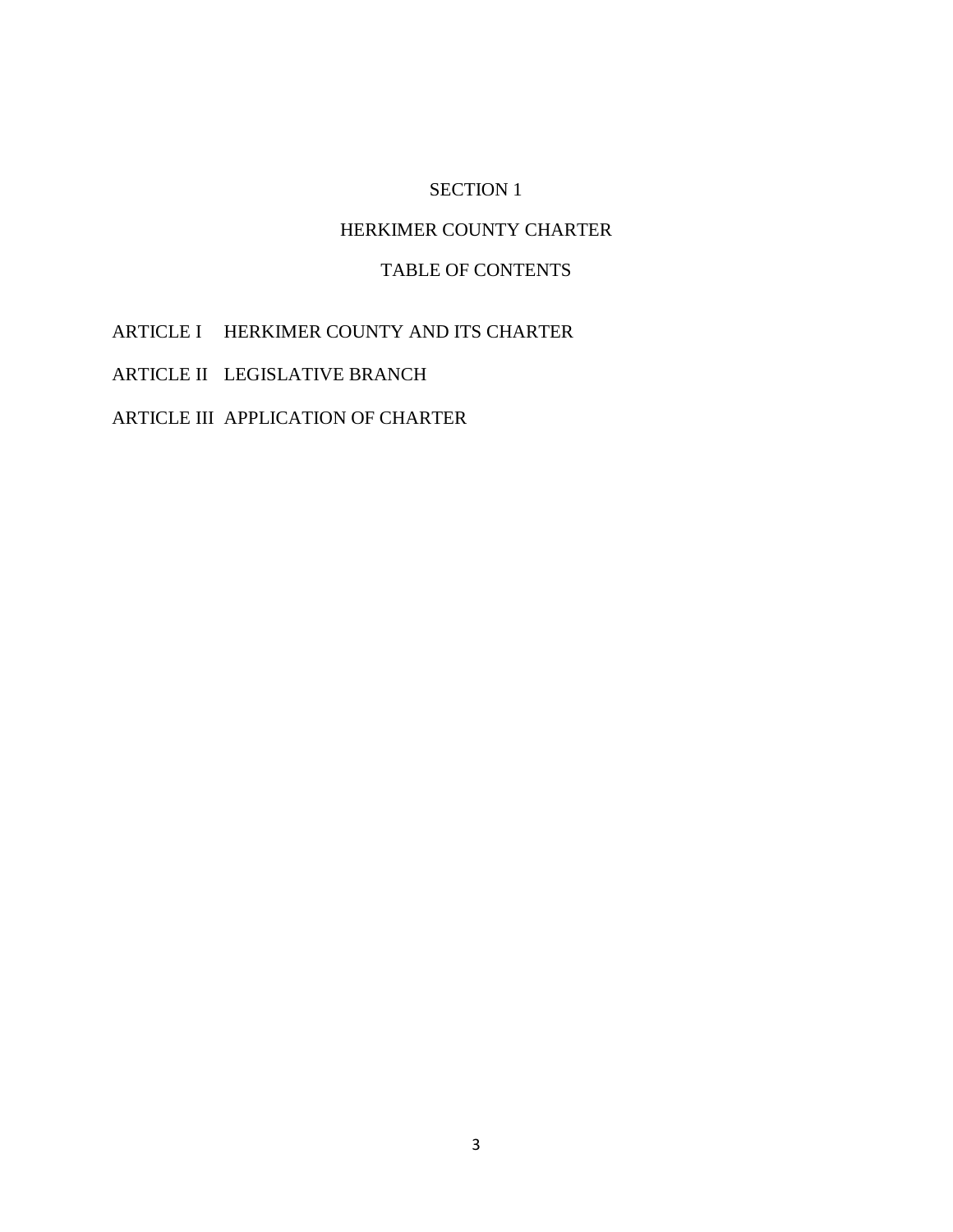#### **ARTICLE I**

#### **HERKIMER COUNTY AND ITS CHARTER**

#### **Section**

| 100<br>Title and purpose |  |
|--------------------------|--|
|--------------------------|--|

- 101 County a municipal corporation; powers
- 102 Charter effect on state laws
- 103 Charter effect on local laws and resolutions

Section 100. Title and purpose

This charter and all amendments hereto shall constitute the form of government of the County of Herkimer and shall be known and cited as the "Herkimer County Charter".

The prime purpose of this charter is to carry out the mandate of the Supreme Court of the fifth Judicial District of the State of New York which ordered the County of Herkimer to provide a method of apportionment of its elective governing body in conformity with the "one person, one vote" concept of recent federal court decisions and in compliance with the equal protection clauses of the fourteenth amendment of the United States Constitution and Article 1, Section 1 and 11 of the New York State Constitution. In order to accomplish this, the County of Herkimer has been divided into districts and Sections 205 and 206 of Article II of this charter are concerned chiefly with this subject.

Since the Municipal Home Rule Law relating to the adoption of County Law relating to the adoption of County Charters requires that a charter meet certain specified requirements, and certain general, special and local laws now in effect and presently applicable to the County of Herkimer without change of substance. It is the intent of this charter that, with the exception of a properly apportioned governing body, the form of government of Herkimer County shall continue as presently constituted.

Section 101. County a municipal corporation; powers

The County of Herkimer shall continue to be a municipal corporation exercising such powers and discharging such duties as may be imposed or conferred upon it by the charter, administrative code, or by applicable law.

Section 102. Charter effect on state laws.

Within the limits prescribed in Article 4 of the Municipal Home Rule Law of the State of New York, wherever and whenever any state law, general, special or local in effect, is inconsistent with this charter such law shall be deemed to the extent of such inconsistency to be superseded by this charter insofar as the County of Herkimer and its government are affected.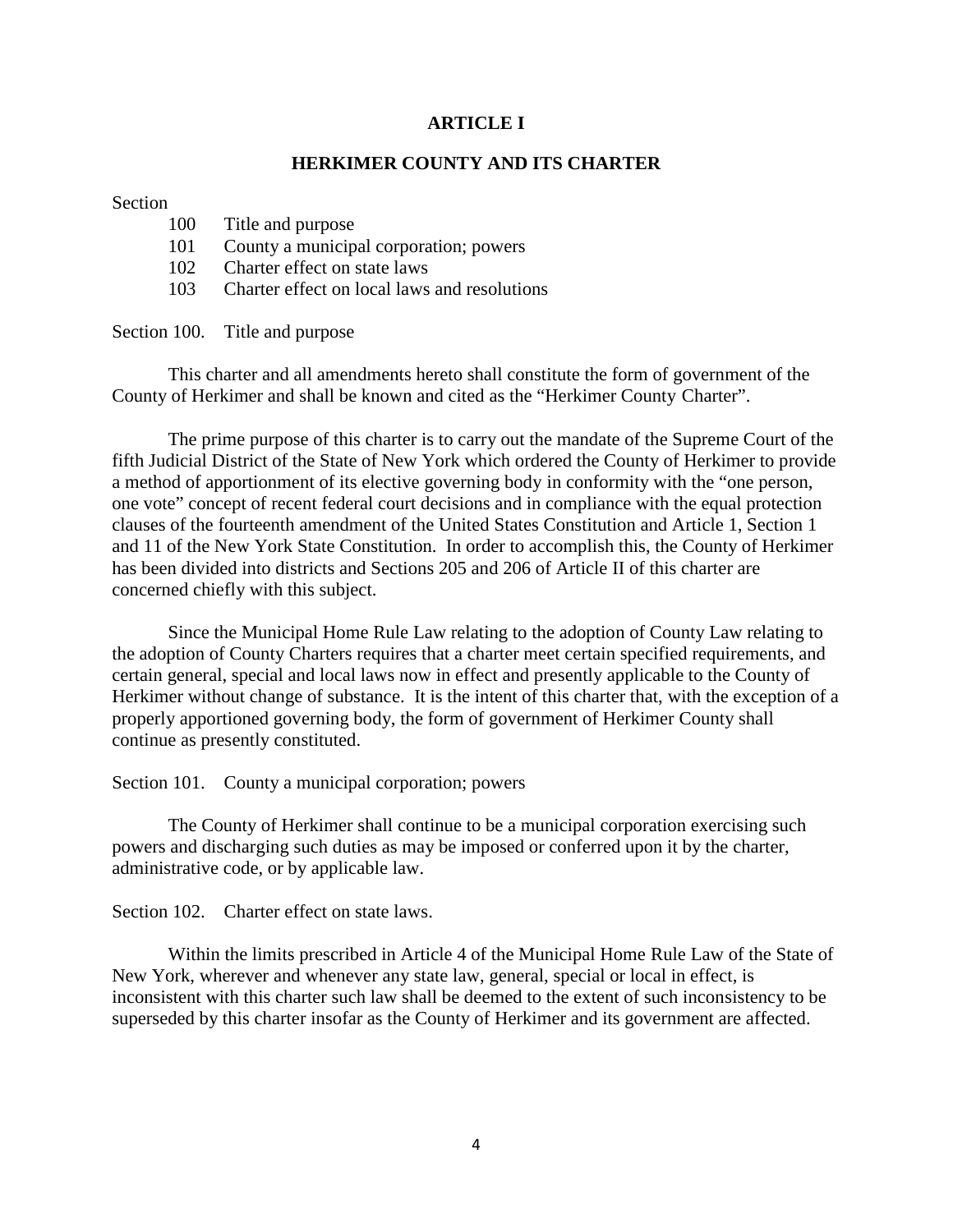Section 103. Charter effect on local laws and resolutions

Except to the extent inconsistent with this charter, all existing laws and resolutions heretofore adopted by the Board of Supervisors of the County of Herkimer shall continue in force until amended, superseded, or repealed as provided herein.

#### **ARTICLE II**

#### **LEGISLATIVE BRANCH**

### Section

- 200 County legislature; status and title
- 201 Qualifications and term
- 202 Organization; officers; committees
- 203 Compensation of legislators; chairman; clerk and employees of board
- 204 Vacancies
- 205 Districts
- 206 Changes in districts
- 207 Powers and duties of legislature
- 208 Filing and publication of local law; and judicial notice

Section 200. County Legislature; status and title

The legislative branch of the government of Herkimer County shall consist of an elective governing body which shall be known as the County Legislature. Its members shall be known as County Legislators and shall be elected one from each of the districts into which Herkimer County shall be divided as more particularly hereinafter set forth.

The County Legislature, under this local law, when lawfully convened shall take place of the prior Herkimer County Board of Supervisors which shall be hereby abolished and superseded and that the County Legislature, as charged, shall constitute the legislative, appropriating, policy determining and governing body of the county.

The County Legislature shall have and exercise all the functions, powers and duties that were possessed by and shall be subject to the same rules and procedures as applied to the prior Herkimer County Board of Supervisors. It is not the intention of this charter to abolish, supersede, curtail or in any way effect any powers or rights heretofore conferred upon or delegated to the prior Herkimer County Board of Supervisors unless a contrary intention is clearly manifested from the express provisions of this charter.

Whenever the term "county board," "board of supervisors," "county governing board," "elective governing body of the county" is referred to in any law it shall be deemed to mean and refer to the County Legislature.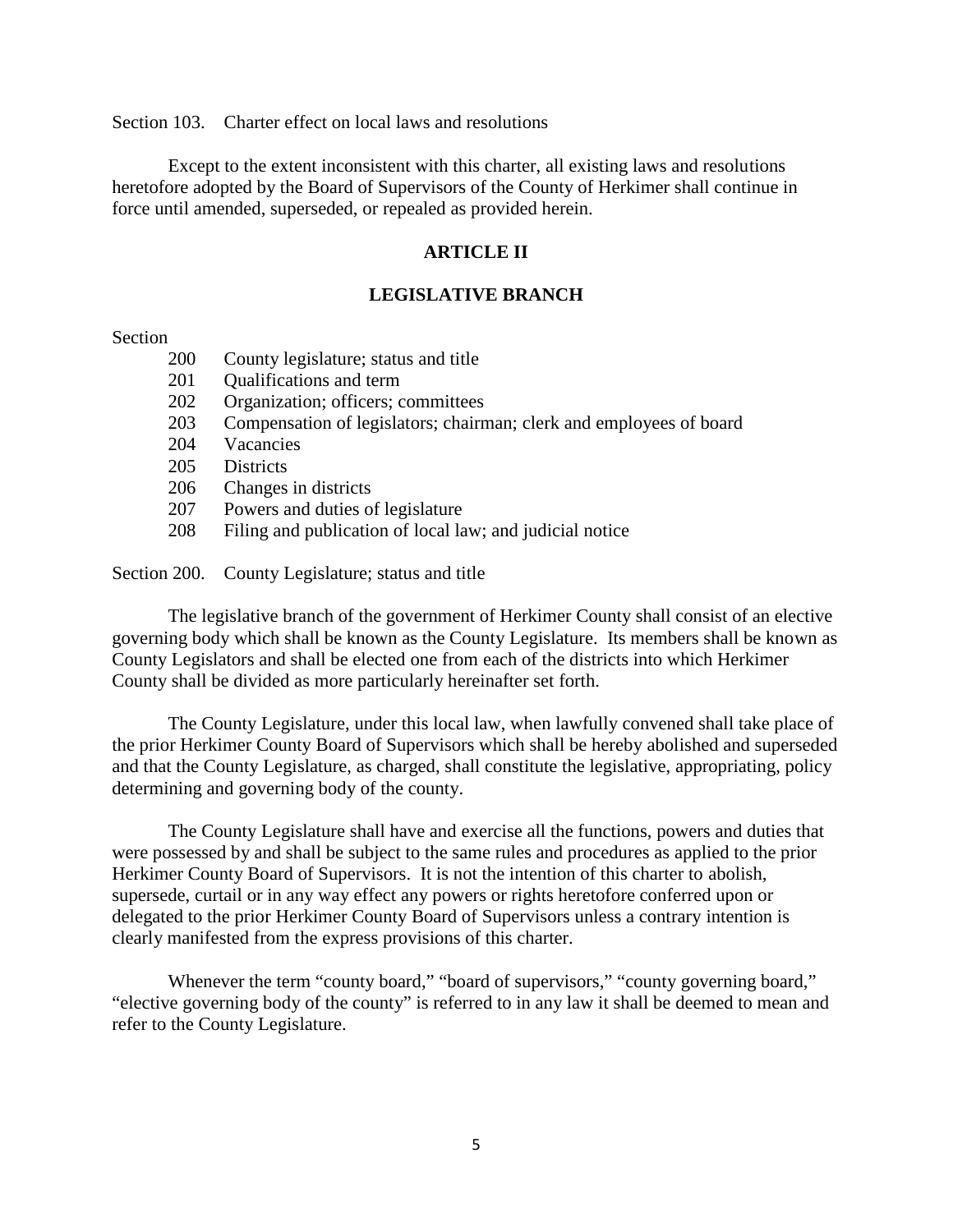Section 201. County Legislators; qualifications; term

All County Legislators shall be electors of Herkimer County and shall have been residents continuously in the county for at least one year preceding their election, and all County Legislators shall reside in the district from which they seek election at the time of their designation for office and shall continue to be residents of Herkimer County and of the district within the county which they represent for the entire term of their office. Members of the County Legislature shall be nominated at the primary election held in the same manner as the other county officers are nominated pursuant to the provisions of the election law.

The County Legislature shall be in charge of the qualifications of its members and for that purpose shall have the power to subpoena witnesses, take testimony, and require production of records. Decisions made by the County Legislature in the exercise of powers granted by this section shall be subject to review by the courts.

Except as provided in this section or as otherwise provided by law, the term of the members of the county legislature shall be for two years, and shall begin on the first day of January next following their election. Said elections for the county legislators shall be conducted at general elections in each odd-numbered year, except that the first election of members to such county legislature established pursuant to and upon the enactment and adoption of this charter shall be conducted in the general election of nineteen hundred sixty-seven and all county legislators elected in such general election of nineteen hundred sixty-seven shall serve for a two year term.

#### Section 202. Organization; officer; committees

The county legislature, members of which are elected in nineteen hundred sixty-seven and every second year thereafter, shall meet on the first Monday in January at 2 o'clock p.m., except when the first Monday, shall be on January  $1<sup>st</sup>$ , in which event it shall be the following Tuesday, and every second year thereafter for the purpose of organization and for the transaction of such other business as may come before it; thereafter said county legislature shall hold meetings on the days designated in the rules of the prior Herkimer County Board of Supervisors, which shall apply as hereinabove provided, and at such other times as the county legislature may fix by resolution duly adopted by vote of a majority thereof or authorized by its rules.

At the organization of said county legislature in the month of January, in the year nineteen hundred sixty-eight and every second year thereafter, a permanent chairman shall be elected who shall serve until the next chairman shall be elected who shall serve until the next organizational meeting. In case of his death, removal, resignation, or retirement from the said county legislature, a successor shall be elected for the unexpired term. In case of failure to elect a permanent chairman on any day herein provided, said county legislature shall adjourn from day to day, Sunday and holidays, expected, until the said chairman shall be elected. In the event the chairman is not elected within thirty days after the first of the year, the applicable County Law shall apply.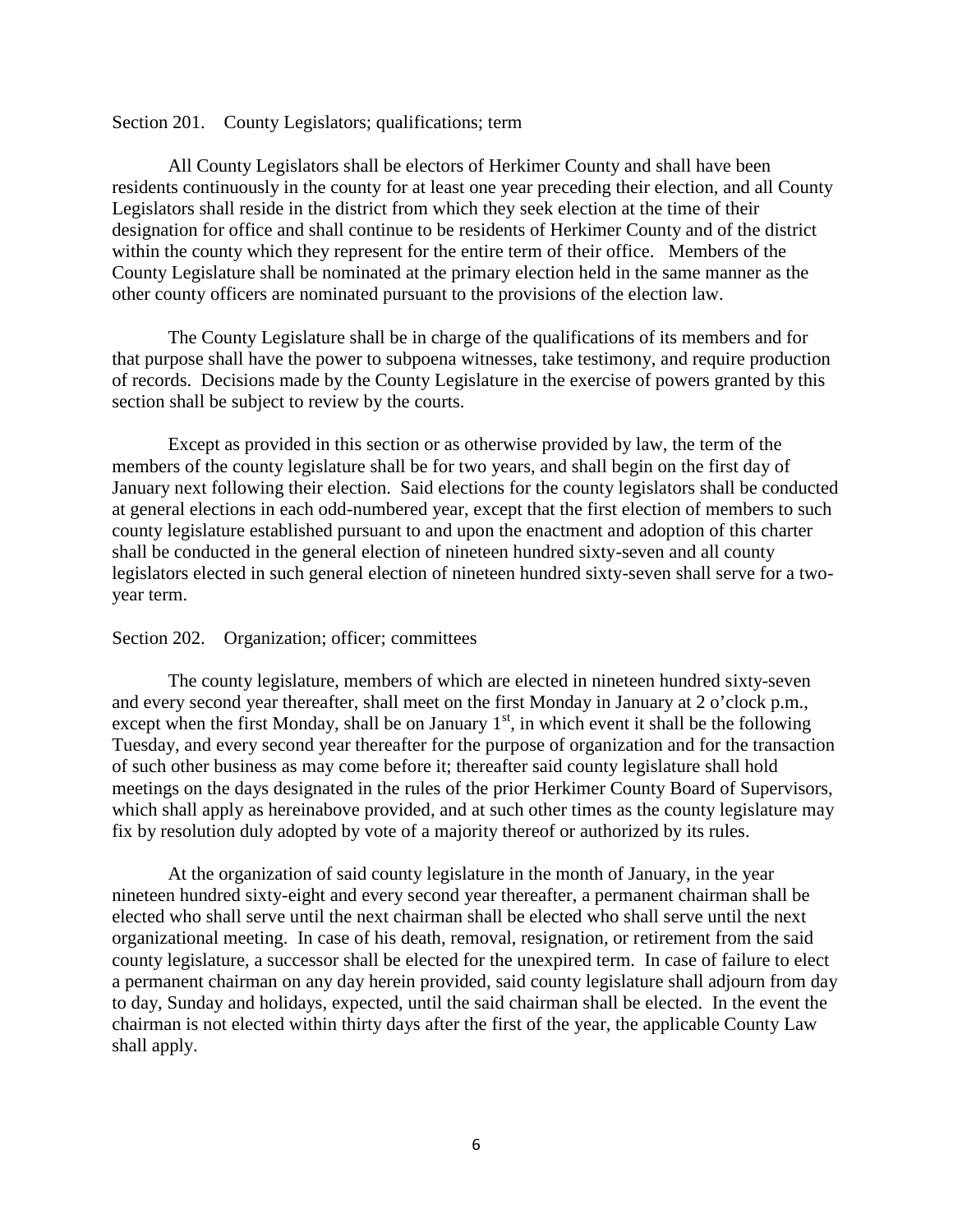The chairman shall have and may cast the vote to which he is entitled as a member of the county legislature.

At the organization of the county legislature in the month of January in nineteen hundred sixty-eight and each second year thereafter, the county legislature shall elect a clerk, and such other employees as it may deem necessary, which officers and employees of the county legislature may be removed and their successors appointed at the pleasure of said county legislature. Said clerk and other employees of the county legislature as are appointed by it shall hold office until their successors are appointed. The clerk shall give a bond in such amount and with such sureties as the county legislature shall approve. All officers elected and appointments made by the county legislature shall be viva voce upon call of the roll of members and all other questions shall be determined in a similar manner.

The said county legislature shall have the power to enact local laws or rules fixing dates and time of its sessions; governing the conduct of the members at such sessions and the manner of transacting business thereat; fixing and prescribing penalties for its members to attend the stated or adjourned meetings of said county legislature or of any committee thereof and the manner of enforcing or collecting the same, and fixing the time when the form in which reports shall be made to said county legislature by an officer of said county. The county legislature may, in its discretion, publish its proceedings or a synopsis thereof in a daily paper having a general circulation throughout the County of Herkimer.

Such standing committees as are now prescribed by the rules of the Herkimer County Board of Supervisors or any local law adopted by said Board of Supervisors or any local law adopted by said Board of Supervisors or which may hereafter be prescribed or adopted by the county legislature shall be appointed by the permanent chairman of the county legislature within twenty days after his election, such appointment to be in writing and filed with the clerk of the county legislature, who shall give immediate notice thereof to the members of said county legislature by mail. Such committees shall continue in office until their successors have been appointed, but nothing herein contained shall be construed to allow any member of said county legislature whose term shall have expired, or who shall have resigned or have been removed from office, to continue to serve upon any committee after he shall have ceased to be a member of said county legislature.

Section 203. Compensation of legislators, chairman, clerk, employees of legislature

The county legislature shall have the power to fix the compensation of its members and the chairman of said county legislature which compensation shall be stated annual salary; all of the salaries to be paid in equal bi-weekly installments in each month by the County Treasurer of the County of Herkimer, in the manner as other county salaries are paid. However, the present County Board of Supervisors may fix the initial compensation of the county legislators prior to the election of such legislators. The salary of each county legislator fixed and paid during the fiscal year shall not exceed the salary as specified in the notice of public hearing on the tentative budget prepared for such fiscal year.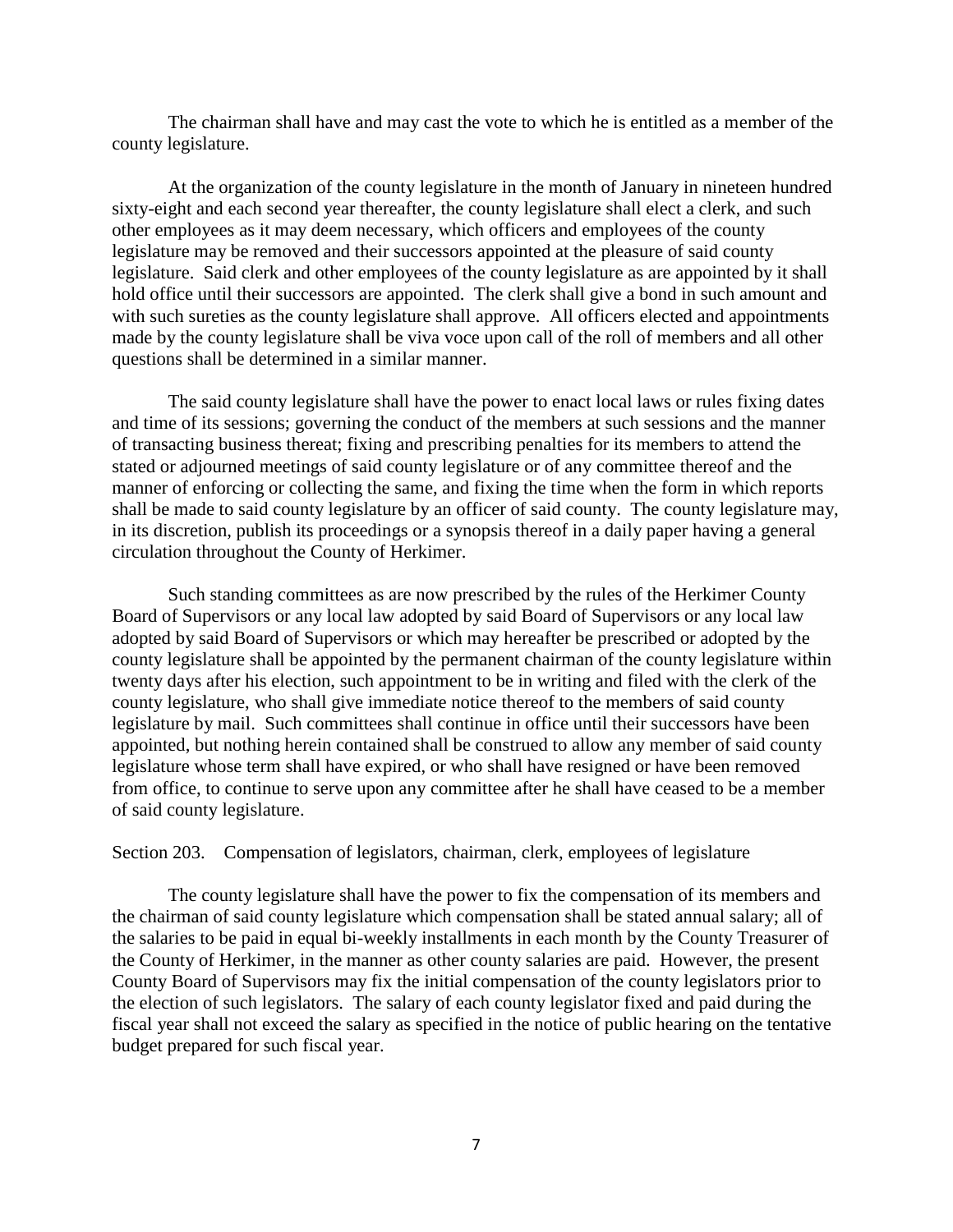Expenses actually incurred by any county legislator under the authority or direction of the county legislature may be allowed and paid in like manner as other county charges; but no claims for expenses shall be audited or allowed which are not fully itemized and verified or certified by affidavit of the claimant in the manner prescribed by law.

The clerk, and other employees of the county legislature, shall each receive a stated annual salary, to be fixed by said county legislature in the same manner as other county salaries are paid, and shall cease and terminate immediately upon the death, resignation, or removal of such officer.

#### Section 204. Vacancies

A vacancy in the county legislature shall be filled by appointment by the chairman of the county legislature within thirty days of such vacancy, and the appointee shall serve until the next general election, held not less than three months after such vacancy occurs, at which election such vacancy shall be filled for the unexpired term. Any person appointed to fill a vacancy shall be a member of the same political party as the person who vacated the office. Any successor who shall be so appointed or elected shall possess all the qualifications required of members of the county legislature as set forth in this charter.

Any vacancy in any committee of the county legislature shall be filled by appointment by the permanent chairman of said county legislature.

## **NOTE: Section 205 and Section 206 repealed by Local Law No. 3 for 1992 and replaced with new Section 205 and Section 206 as follows:**

#### Section 205 – Districts

For the purpose of electing county legislators, Herkimer County shall be divided into legislative districts. The number of districts and the geographic boundaries of each district shall be determined by a local law adopted by the Herkimer County Legislature, subject to a permissive referendum. After the local law for this purpose is adopted, the Herkimer County Legislature shall cause maps of said legislative districts to be prepared, and said maps shall be filed in the Office of the Clerk of the Legislature and the Office of the Herkimer County Board of Elections.

#### Section 206 – Change in Districts

Within three months after the publication of the results of each regular federal census, the County Legislature shall appoint a commission to evaluate the then existing county legislative districts for equity in representation in relation to population.

The commission shall consist of the members of the County Board of Elections, Chairman of the County Legislature and one person selected by the members of the majority political party represented on the County Legislature, and one person selected by the members of the minority political party or parties represented on the County Legislature. The Commission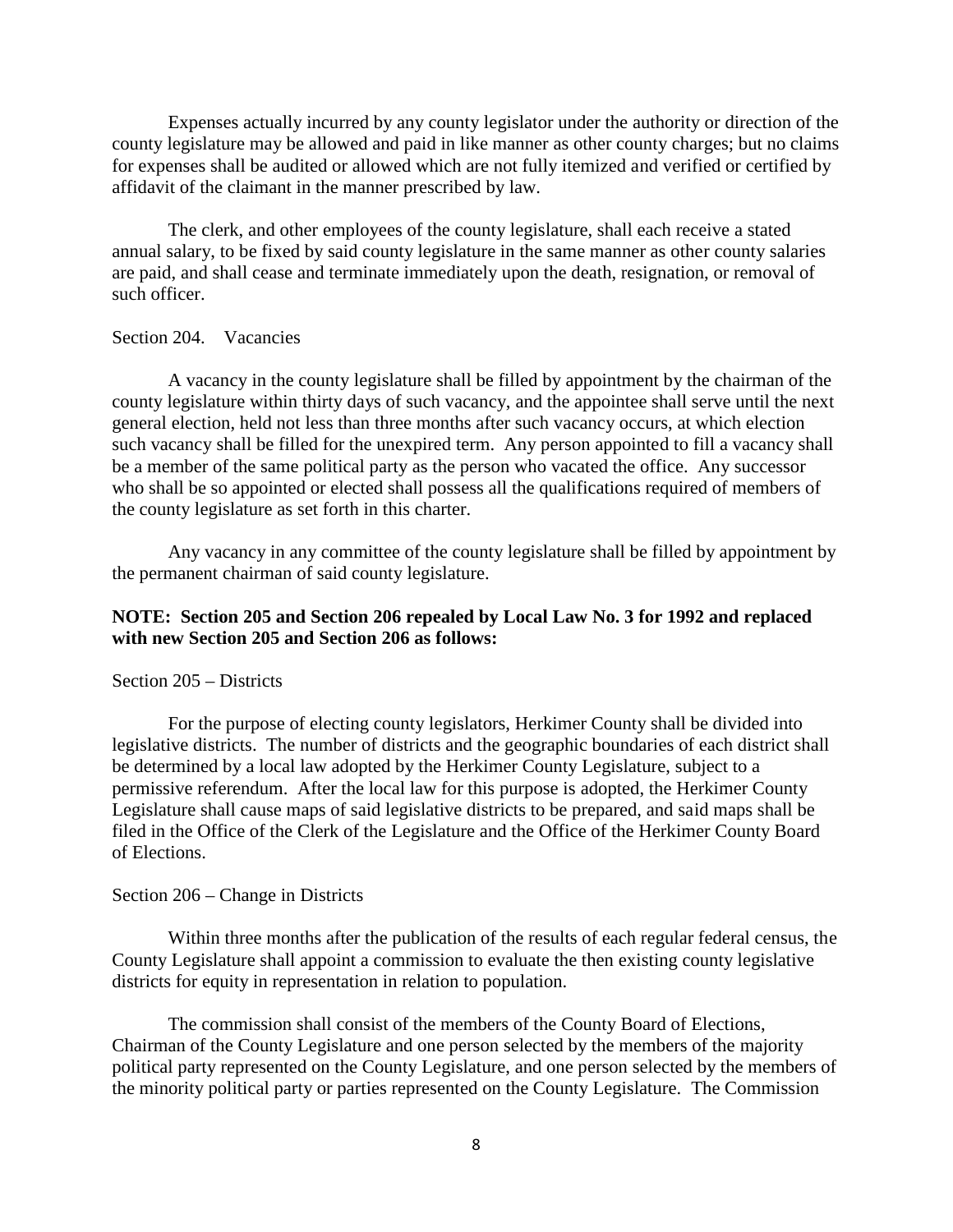shall study the then current legislative districts and the population within each district, and shall within three months after appointment by the Legislature, make recommendations, if necessary, in the form of a proposed local law to make changes in number of legislative districts and/or boundaries of legislative districts. The commission shall base its recommendations on the "one man, one – vote" concept set forth in state and federal court decisions and on equal protection clauses of the United States and New York State constitutions.

The County Legislature may, in its discretion, after a public hearing, and within two months after the submissions of recommendations by the commission, revise the proposals. Within three months after the submission of the recommendations by the commission, the County Legislature shall commence proceedings to adopt as a local law the recommendations submitted by the commission, unless said recommendations have been revised by the Legislature. If the legislature has revised the recommendations, the revised recommendations shall be proposed as a local law. The local law shall be subject to a permissive referendum as provided for in Municipal Home Rule Law of the State of New York.

If the local law as submitted is defeated in such referendum, the commission shall be reactivated to study and prepare a new local law for submission to the County Legislature. The County Legislature shall enact that new local law, or its revision of said proposed local law, within three months of said referendum vote. This new local law will be subject to a permissive referendum.

The proceedings now going forward following the publication of the results of the 1990 federal census shall be governed, to the extent possible, by the provisions of this amendment to the Charter of the County Legislature of the County of Herkimer.

Section 207. Powers and duties of legislature.

Except as otherwise provided in this charter, the County Legislature shall have and exercise all the powers and duties now conferred on the Herkimer County Board of Supervisors and now or hereafter generally conferred on said County Board of Supervisors and on boards of supervisors or other governing bodies of counties in the State of New York by applicable law, and all powers necessarily incidental thereto, and shall for the purposes of general laws conferring powers upon boards of supervisors be deemed a board of supervisors.

The County Legislature shall be the policy determining body of the county and shall be vested with all the powers now conferred on the present County Board of Supervisors. The County Legislature shall have, but not by way of limitation, the following powers and duties:

- a. To make appropriations, levy taxes, incur indebtedness, and adopt the budget.
- b. To adopt all necessary rules and regulations for its conduct and procedure.
- c. To equalize real property taxes consistent with standards prescribed by state laws and on the basis of information supplied by the New York State Board of Equalization and the county committee on equalization.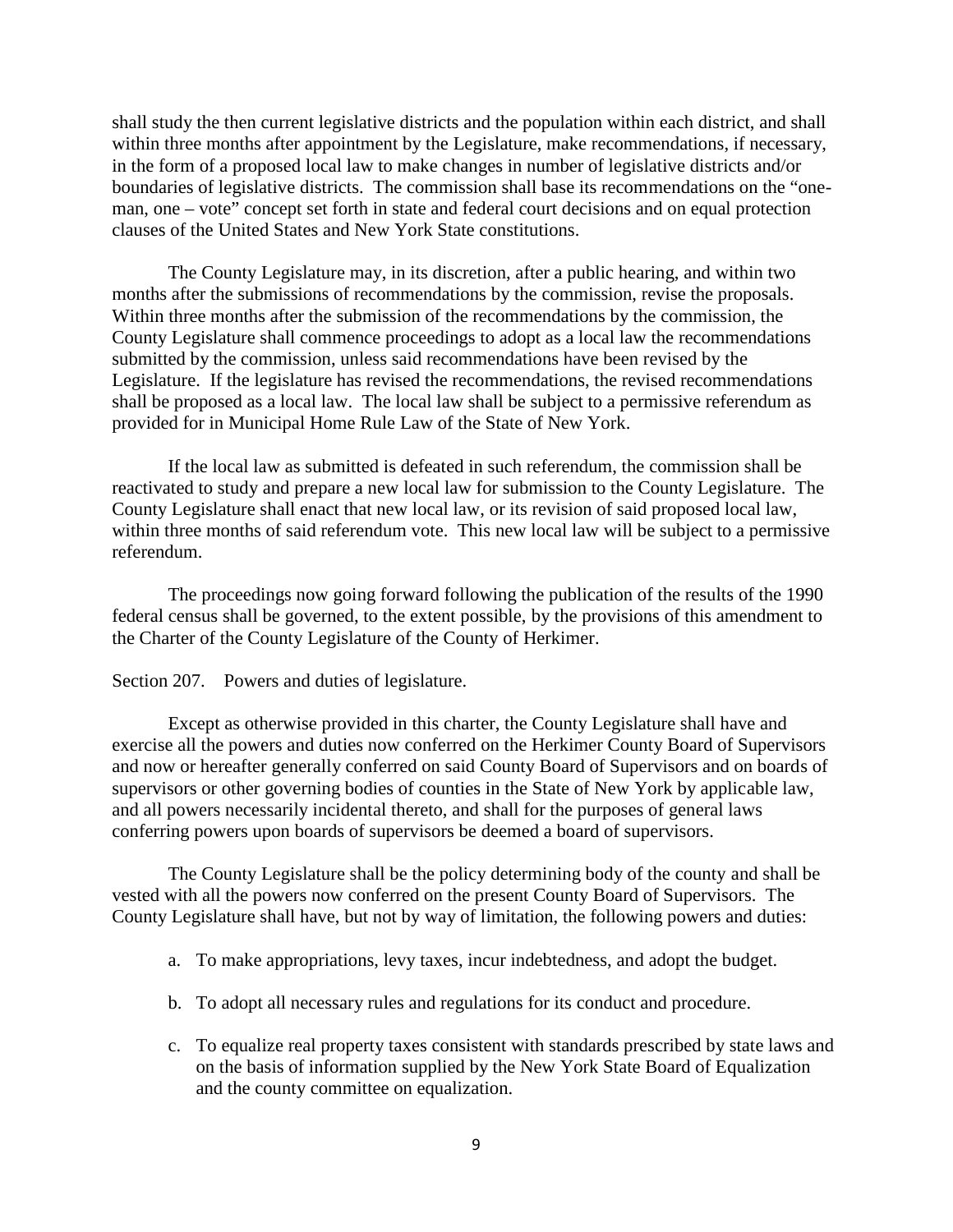- d. To exercise all powers of local legislation in relation to enacting, amending or rescinding local laws, legalizing acts, ordinances or resolutions.
- e. By local law to adopt, amend and repeal an administration code which shall set forth the details of administration of the county government consistent with the provisions of this charter and may contain revisions, simplifications, consolidations, codifications, and restatements of special laws, local laws, resolutions, rules and regulations consistent with this charter or amendments thereto.
- f. To investigate the official conducts and the accounts, receipts, disbursements, bills, and affairs of any county or town office or officer and of any special or public district or officer of a special or public district which includes any of the territory of the county, and for these purposes obtain professional and technical advice, appoint temporary advisory boards of citizens, subpoena witnesses, administer oaths and require the production of books, papers and other evidence; and in case any person fails or refuses to obey any such subpoena, he shall be guilty of a misdemeanor.
- g. To establish schedule of compensation for officers and employees paid from county funds, except members of the judiciary, which shall provide uniform compensation for like service. Such schedule of compensation may establish a minimum and maximum for any class, and an increase in compensation within the limits provided for by any class, may be granted at any time by the department upon the basis of efficiency and seniority records, which shall be required to be kept.
- h. To place any or all officers of the county who may be compensated in whole or in part by fees on a salary basis approved by the committee on compensation and to require all fees paid to county agencies and officers to be accounted for and paid into the county treasury.
- i. To fix the amount of bonds of officers and employees paid from county funds.
- j. To legalize and validate any act had and taken in connection with a lawful municipal purpose or for a lawful municipal object or purpose by the governing board or other body, officer, or agency of a municipality wholly within the county, in the manner provided by section 227 of the County Law.
- k. To determine and make provisions for any matter of county government not otherwise provided for, including but not restricted to any necessary matter involved in the transition to this charter form of government.

Section 208. Filing and publication of local laws; judicial notice

The filing and publication of local laws shall be as provided by section 27 of the Municipal Home Rule Law, and the courts shall take judicial notice of all local laws and of rules and regulations adopted pursuant thereto. Within ten (10) days after the adoption of a local law by the county legislature, the clerk of the county legislature, shall cause a copy of an abstract of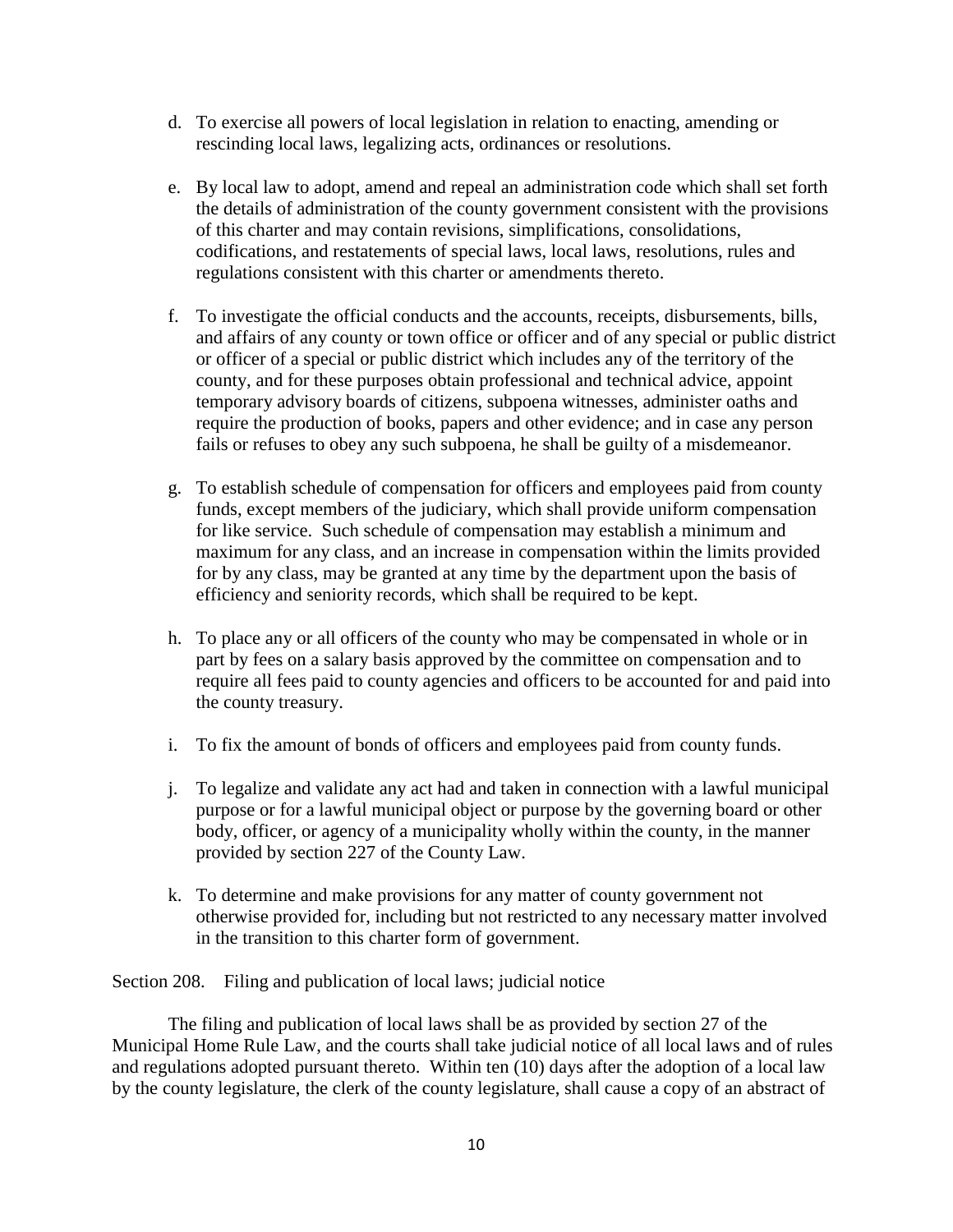the local law to be published in the official newspapers of the county. Publication of the local law as part of the proceedings of the county legislature shall constitute compliance with this section.

# **ARTICLE III**

## **APPLICATION OF CHARTER WHEN AND HOW OPERATIVE AND EFFECTIVE**

Section

- 300 Adoption of charter; when effective
- 301 County legislature transitional powers
- 302 Existing law continued
- 303 Continuation of authority
- 304 Charter clarification
- 305 Amendment of charter
- 306 Separability
- 307 Charter to be liberally construed

Section 300. Adoption of charter; when effective.

This charter shall, upon approval by referendum in the manner provided by law, become effective as of January 1, 1968, and the right of the Herkimer County Board of Supervisors to fix the initial compensation of such new county legislature prior to their election, and shall become effective immediately upon the adoption of the charter referendum.

Section 301. Charter legislature; transitional powers.

The members of the county legislature elected in 1967 may convene prior to January 1, 1978, to make necessary preparations for the operation of Herkimer County government under this charter, except that such legislators shall not have any governing powers prior to January 1, 1968.

To permit the implementation of the provisions of this charter the county legislature may, after January 1, 1968, make any and all adjustments in the budget for the fiscal year 1968 except that no adjustment shall change the real property tax rate for the fiscal year of 1968 as fixed by the Board of Supervisors of 1967.

Section 302. Existing laws continued.

Except as otherwise provided in this charter, all existing state, county, local and other laws or enactments including special acts having the force of law shall continue in force until lawfully amended, modified, superseded, or repealed.